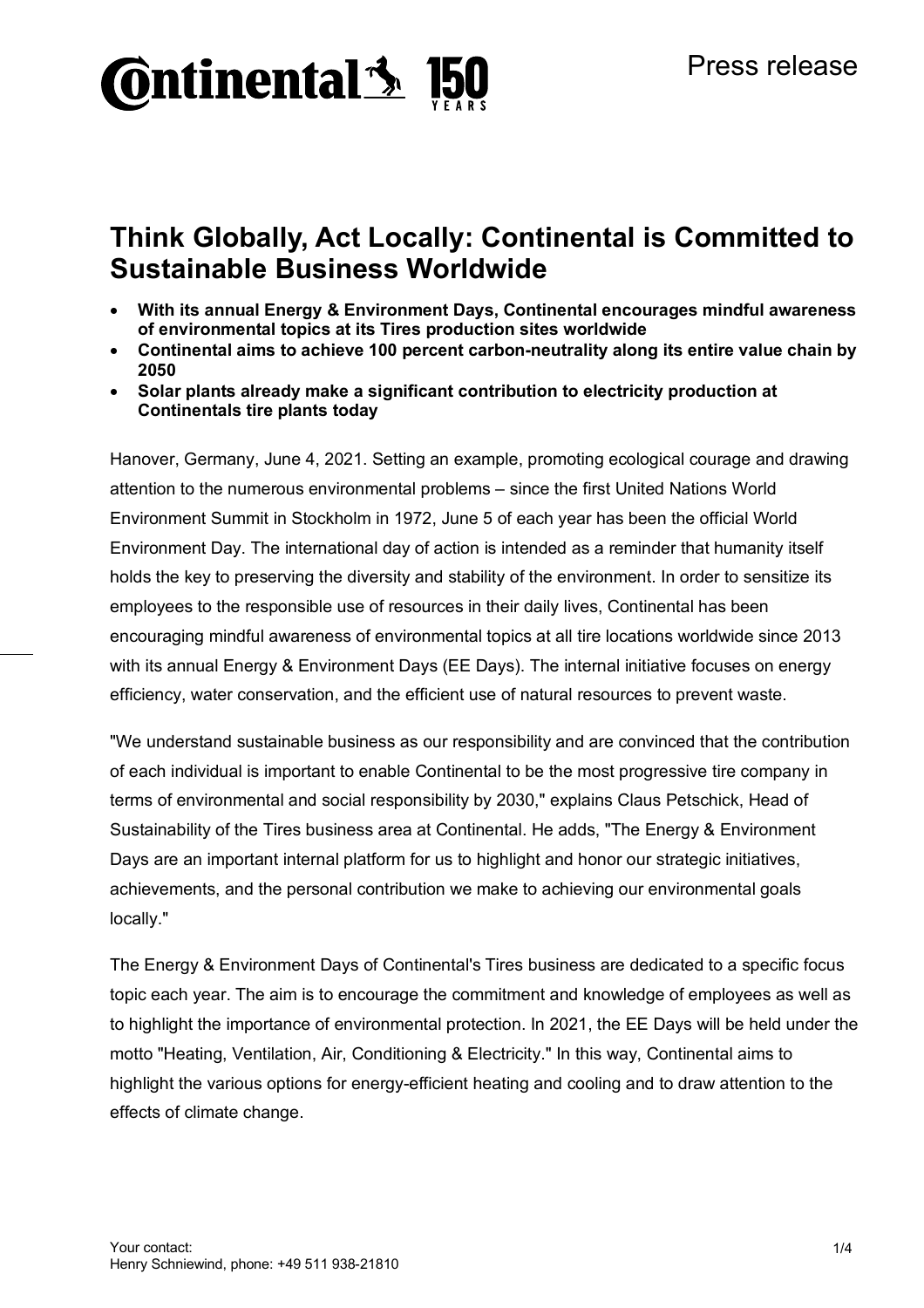### Press release

# **Ontinental 3**

By focusing on environmentally relevant topics such as energy and water consumption,  $CO<sub>2</sub>$ emissions, waste reduction, and increasing the recycling rate, the EE Days support important areas of the premium tire manufacturer's comprehensive sustainability strategy. Continental aims to achieve 100 percent carbon-neutrality along its entire value chain by latest 2050. As a result of years of hard work, today Continental already consumes 55 percent less water and 17 percent less energy than the industry average per metric ton of tires produced. By 2030, the aim is to achieve savings of an additional 20 percent in each case.

#### **Solar plants make a significant contribution to electricity production for tire plants**

The Tires business area is already an industry leader in the efficient and sustainable use of water and energy. For example, Continental has been operating photovoltaic systems at its plants in Gqeberha (formerly Port Elizabeth, South Africa), Camacari (Brazil), Hanover (Germany), and Modipuram (India) for several years. In 2014, the tire plant in Hefei (China) was also equipped with a solar plant with a capacity of 6.1 megawatts and expanded to 13.9 megawatts in June 2020. Around 13 million kilowatt hours of green electricity can thus be generated here annually. This corresponds to a reduction in carbon emissions of 12,000 tons per year. Solar panels were also installed at the tire plant in Rayong, Thailand, in February 2021 on two plant buildings, a parking garage and a water retention pond, with a total area of 27,400 square meters and a total output of 4.2 megawatts. Since then, carbon emissions there have been reduced by 319 tons. The individual Continental sites are thus already making a decisive contribution to fulfilling the climate protection strategy, which aims to operate in a carbon-neutral manner across the entire value chain.

#### **2022: Continental's zero-emission mobility business worldwide completely carbon-neutral**

With the "Carbon Neutral for Emission Free Vehicles" program, Continental will also make its global business for emission-free cars, buses, trains and other vehicles climate-neutral from 2022. The neutralization of  $CO<sub>2</sub>$  emissions will be achieved in the first step by generating equal amounts of so-called negative emissions. To this end, all emissions generated in the sourcing and supply of raw materials or materials, in the company's own production, and in recycling at the end of life will be neutralized to the same extent.

**Continental** develops pioneering technologies and services for sustainable and connected mobility of people and their goods. Founded in 1871, the technology company offers safe, efficient, intelligent and affordable solutions for vehicles, machines, traffic and transportation. In 2020, Continental generated sales of €37.7 billion and currently employs around 235,000 people in 58 countries and markets. In 2021, the company celebrates its 150th anniversary.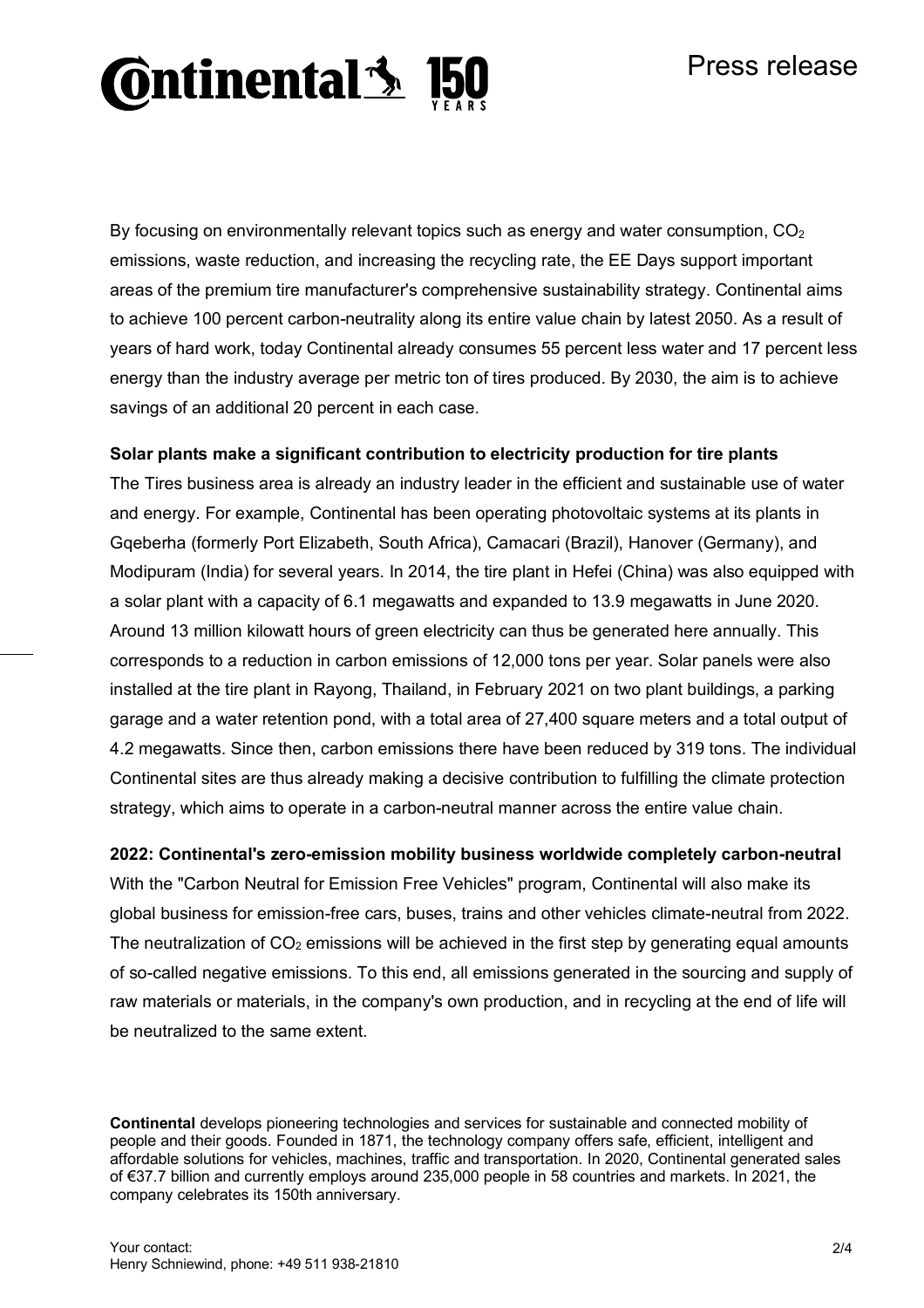

The **Tires business area** has 24 production and development locations worldwide. Continental is one of the leading tire manufacturers with more than 56,000 employees and posted sales of €11.7 billion in 2019 in this business area. Continental ranks among the technology leaders in tire production and offers a broad product range for passenger cars, commercial and special-purpose vehicles as well as two-wheelers. Through continuous investment in research and development, Continental makes a major contribution to safe, costeffective and ecologically efficient mobility. The portfolio of the Tires business area includes services for the tire trade and fleet applications, as well as digital management systems for tires.

#### **Press contact**

Henry Schniewind Head of External Communications Continental Tires business area Phone: +49 511 938-21810 Email: henry.schniewind@conti.de

**Press portal:** www.continental-press.com **Media database:** www.continental-corporation.com/en/press/media-library